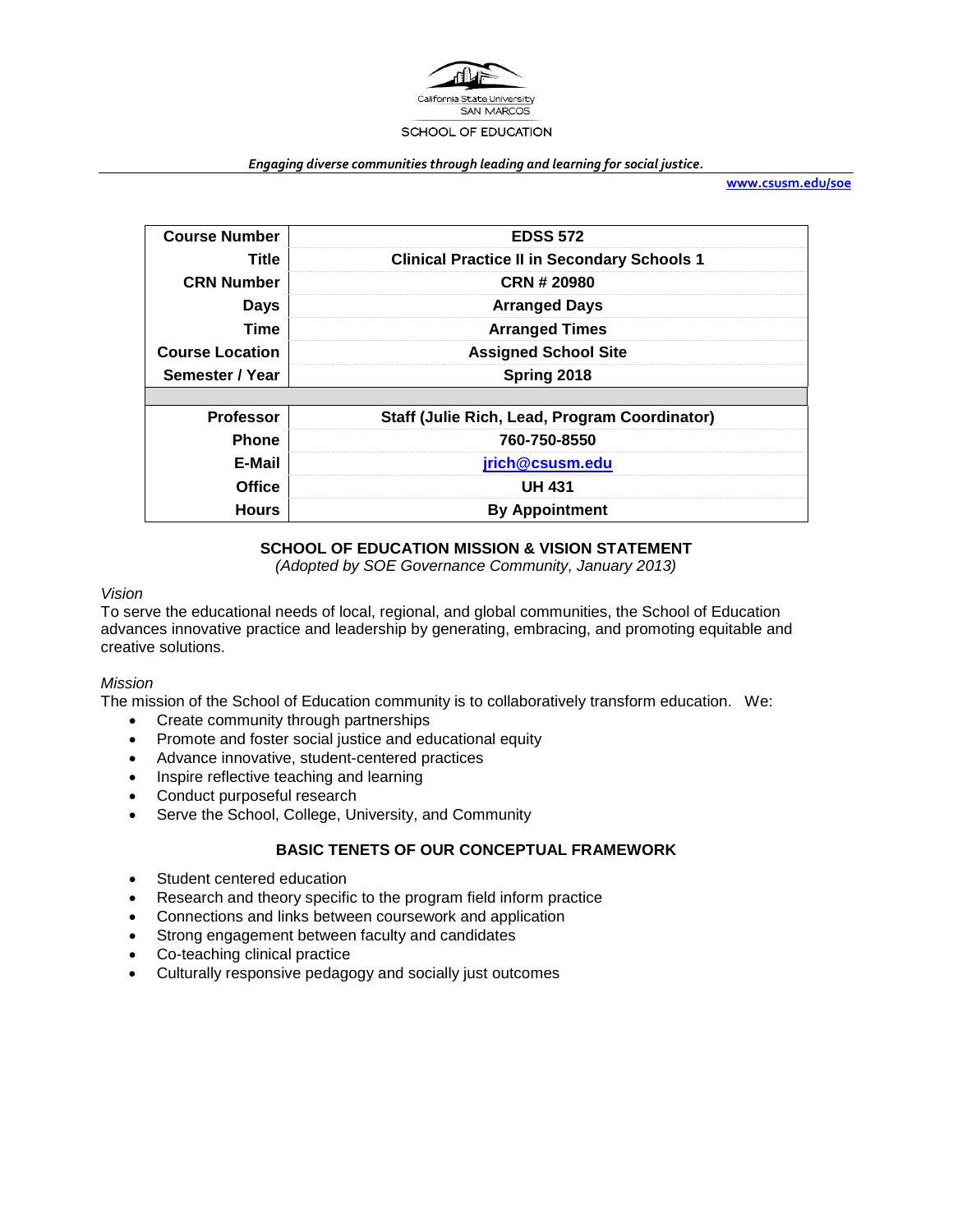# **TABLE OF CONTENTS**

| PROGRAM STUDENT LEARNING OUTCOMES (PSLOs) Error! Bookmark not defined.                           |    |
|--------------------------------------------------------------------------------------------------|----|
|                                                                                                  |    |
|                                                                                                  |    |
|                                                                                                  |    |
|                                                                                                  |    |
|                                                                                                  |    |
|                                                                                                  |    |
|                                                                                                  |    |
|                                                                                                  |    |
|                                                                                                  |    |
|                                                                                                  |    |
|                                                                                                  |    |
|                                                                                                  |    |
|                                                                                                  |    |
|                                                                                                  |    |
|                                                                                                  |    |
|                                                                                                  |    |
| <b>Teacher Candidate Reflection (2)</b>                                                          | 13 |
|                                                                                                  |    |
| CLASS PROFILE: CONTEXT FOR LEARNING INFORMATION (4) Error! Bookmark not defined.                 |    |
| Classroom Layout Plan and Rationale (based on a BTSA requirement):  Error! Bookmark not defined. |    |
| Community Information: (based on BTSA requirement) Error! Bookmark not defined.                  |    |
| Scope and Sequence (5)                                                                           | 18 |
| School Resources Interview Form (6)                                                              | 19 |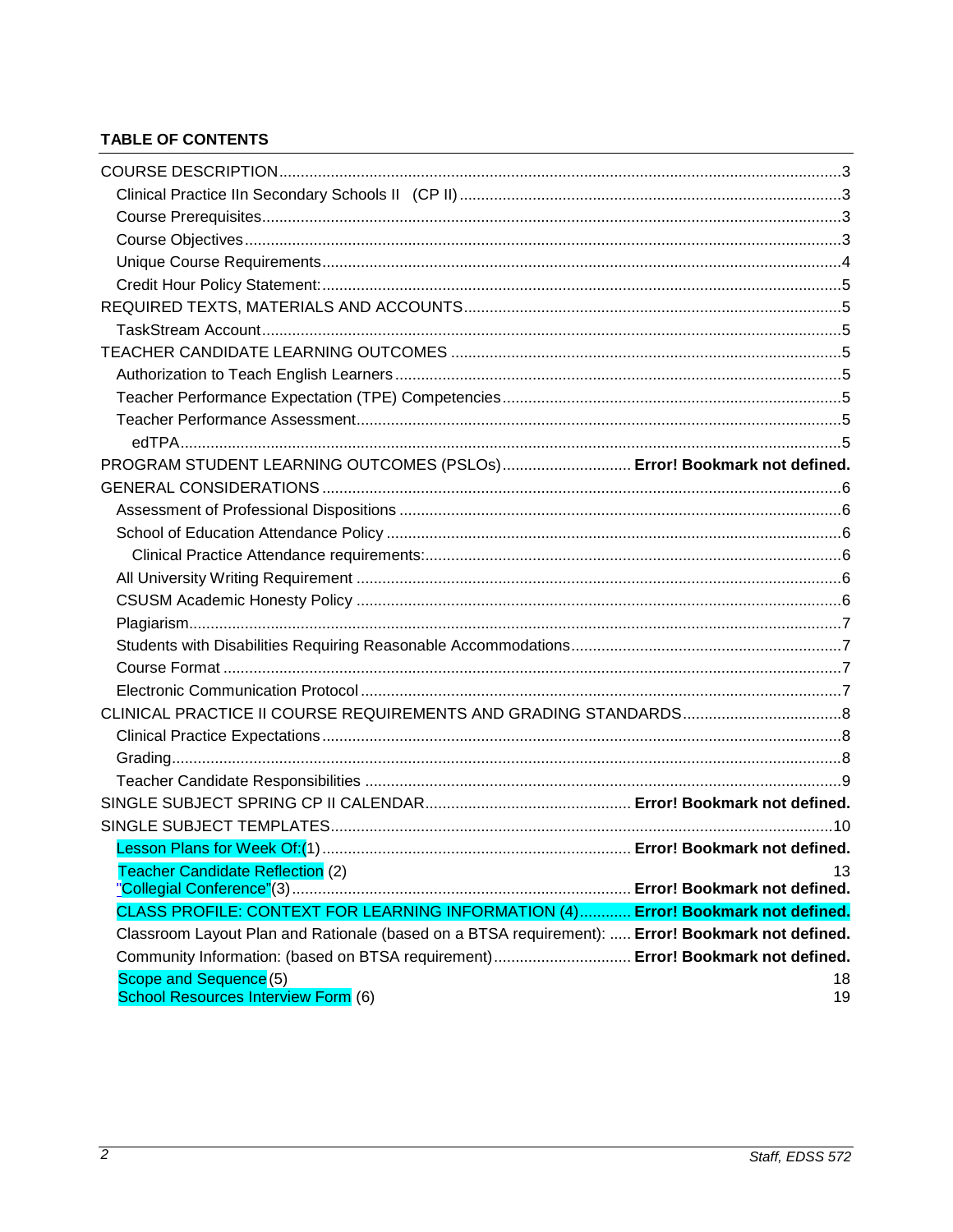# **COURSE DESCRIPTION**

# <span id="page-2-1"></span><span id="page-2-0"></span>**Clinical Practice II in Secondary Schools (CP II)**

Observation and teaching in selected secondary schools under the supervision of a classroom teacher and university supervisor. *Graded Credit/No Credit.*

Clinical Practice II is a field work class that represents 6 units in the fall and 7 units in the spring. Your course instructor is your University Supervisor, who has been chosen for the experience, coaching and knowledge they will bring to this field placement class. As your instructor they will make and collect assignments, observe you, give you feedback, review your Teacher Performance Expectations (TPE) digital portfolio requirement (see description on page 3) and assign your grade. Successful completion of both CP I and CP II are required for you to be recommended for your credential.

Clinical Practice III (part two of the Clinical Practice requirement) is the advanced experience designed to help teachers seeking the Single Subject Credential to develop the skills, knowledge, and dispositions at the novice level necessary to assist schools and districts in implementing an effective program for all students. The successful candidate must be able to demonstrate their understanding and ability to apply each of the TPE's; that is, merge theory and practice in order to realize a comprehensive and extensive educational program for all students. Failure to meet a minimum competence on any of the TPE's by the completion of the program will prevent the acquisition of the Single Subject Credential. Minimum competency will be considered a rating of 'approaching' for all TPE's considered for completion in CP I and 'meets' in CP II. A full-text version of the TPE descriptions can be downloaded from the School of Education website.

### <span id="page-2-2"></span>**Course Prerequisites**

Includes but is not limited to Full admission to the Single Subject Program and passing grades in EDSS 511, EDSS 521, EDSS 555, content specific methods and successful completion of CP I.

# <span id="page-2-3"></span>**Course Objectives**

Clinical Practice provides the opportunity to practice the theories and instructional strategies learned in program coursework in an actual school setting under the direction of a Cooperating Teacher. Candidates will participate in planning, delivery of instruction, assessment and reflection in a controlled setting with daily feedback from a veteran teacher and observations completed by a highly qualified University Supervisor, including written feedback. Candidates are expected to demonstrate competency in all Teacher Performance Expectations.

- TPE 1: Engaging and Supporting All Students in Learning
- TPE 2: Creating and Maintaining Effective Environments for Student Learning
- TPE 3: Understanding and Organizing Subject Matter for Student Learning
- TPE 4: Planning Instruction and Designing Learning Experiences for All Students
- TPE 5: Assessing Student Learning
- TPE 6: Developing as a Professional Educator

### **Educator Preparation Program Standard 14 from the CTC states:**

## **Supervised Fieldwork in the Program**

### **Standard 14: Learning to Teach through Supervised Fieldwork**

The teacher preparation program includes a developmental sequence of carefully-planned, substantive, supervised field experiences in schools selected by the program sponsor. All candidates plan and practice multiple strategies for managing and delivering instruction that were introduced and examined in program and/or prerequisite coursework.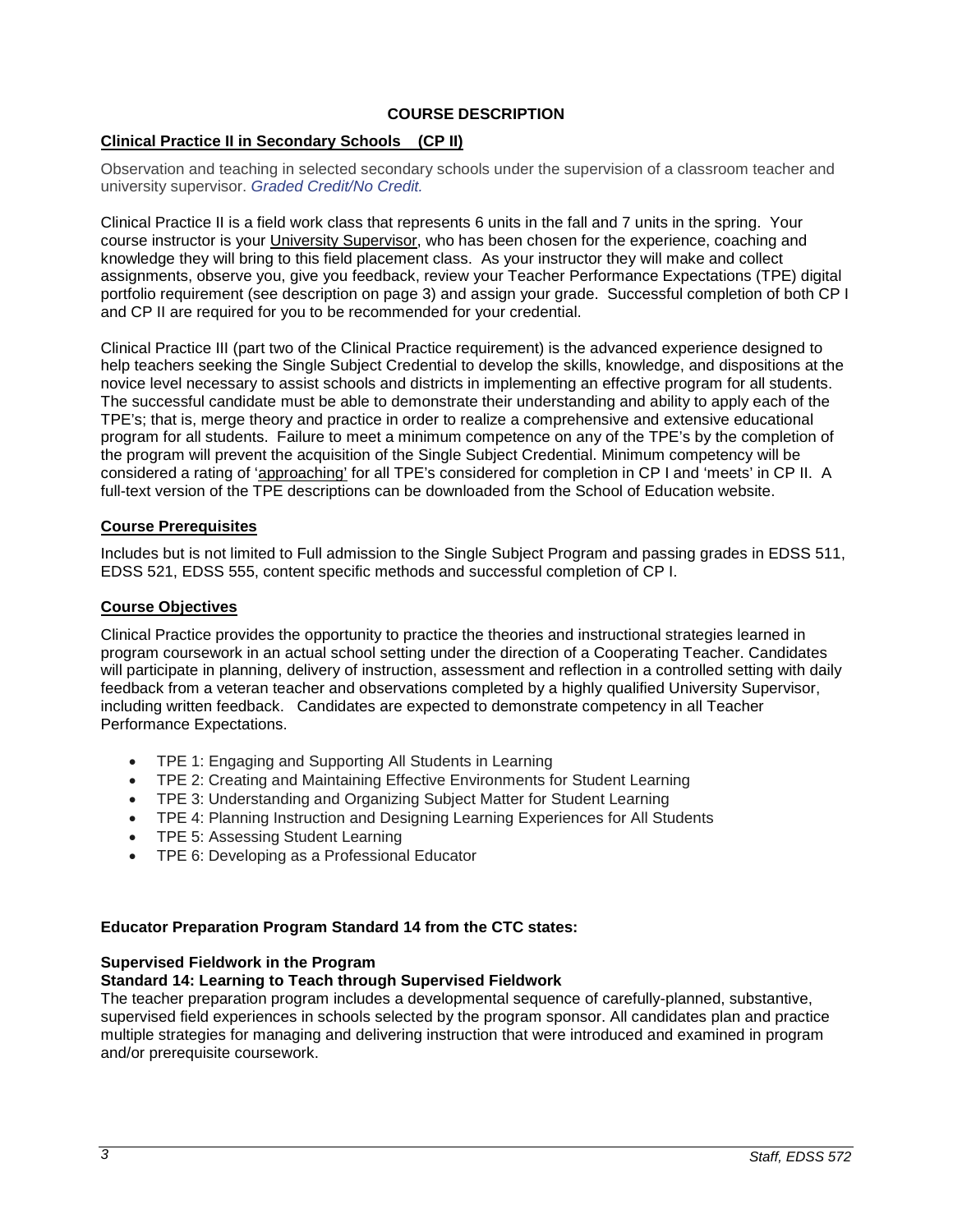Qualified members of the teacher preparation program (University Supervisors) determine and document the satisfactory qualifications and developmental readiness of each candidate prior to (a) being given instructional responsibilities with K-12 students, and (b) being given daily whole-class instructional responsibilities in a K-12 school. In addition, each candidate must demonstrate a fundamental ability to teach in the major domains of the *Teaching Performance Expectations*.

By design, this supervised fieldwork sequence (a) extends candidates' understanding of major ideas and emphases developed in program and/or prerequisite coursework; (b) contributes to candidates' meeting the *Teaching Performance Expectations*, and (c) contributes to candidates' preparation for the teaching performance assessment. Candidates have extensive opportunities to observe, acquire and use appropriate pedagogical knowledge, skills, and abilities.

As part of the sequence, all candidates complete individual assignments and group discussions in which coursework-based strategies are used and reviewed in relation to (a) state-adopted student academic content standards and curriculum frameworks; (b) students' needs, interests and accomplishments; and (c) the observed results of the strategies.

The structured sequence of supervised fieldwork includes a formal process for determining the readiness of each candidate for advancement to daily responsibility for whole-class instruction in the program. Prior to or during the program, each candidate observes, discusses, reflects on and participates in important aspects of teaching, and teaches individual students and groups of students before being given daily responsibility for whole-class instruction. Prior to or during the program each candidate observes and participates in two or more K-12 classrooms, including classrooms in hard-to-staff and/or underperforming schools.

Prior to assuming daily responsibility for whole-class instruction, each candidate must have satisfied the basic skills and subject matter requirements.

During the supervised field experience, each candidate is supervised in daily teaching for a minimum of one K-12 grading period, including in a full-day teaching assignment of at least two weeks, commensurate with the authorization of the recommended credential. As part of this experience, or in a different setting if necessary, each candidate teaches in public schools, experiences all phases of a school year on-site and has significant experiences teaching English learners.

# <span id="page-3-0"></span>**Unique Course Requirements**

Teacher education is a professional preparation program. Teacher Candidates in the SS program will be present on the assigned school site every Monday through Thursday following the teacher contract for that site, and prepared with lesson plans and other assignments from the first pre-service day until the last teacher contract day of the assigned school site.

Teacher Candidates are expected to adhere to academic honesty and integrity, standards of dependability, confidentiality, rules of conduct and professionalism as referenced at: <http://www.ctc.ca.gov/credentials/rules-of-conduct.html>and the 2013 Laws and Rules Manual, <http://www.ctc.ca.gov/educator-discipline/files/CTC-Laws-Rules-2013.pdf>

Because it is important for teachers to be able to effectively communicate their ideas to students, parents, colleagues, and administrators, all written communication is expected to be clear, appropriate and error-free. Lesson plans will be written for all teaching days and will be turned in on time, according to the schedule required by the University Supervisor and Cooperating Teacher. Digital TPE portfolios on Taskstream will be maintained and available (published) to the University Supervisor upon request. Please discuss individual issues with the Cooperating Teacher, On-site Liaison and/or University Supervisor. Points will be deducted if assignments /lesson plans/TPE portfolios are submitted late.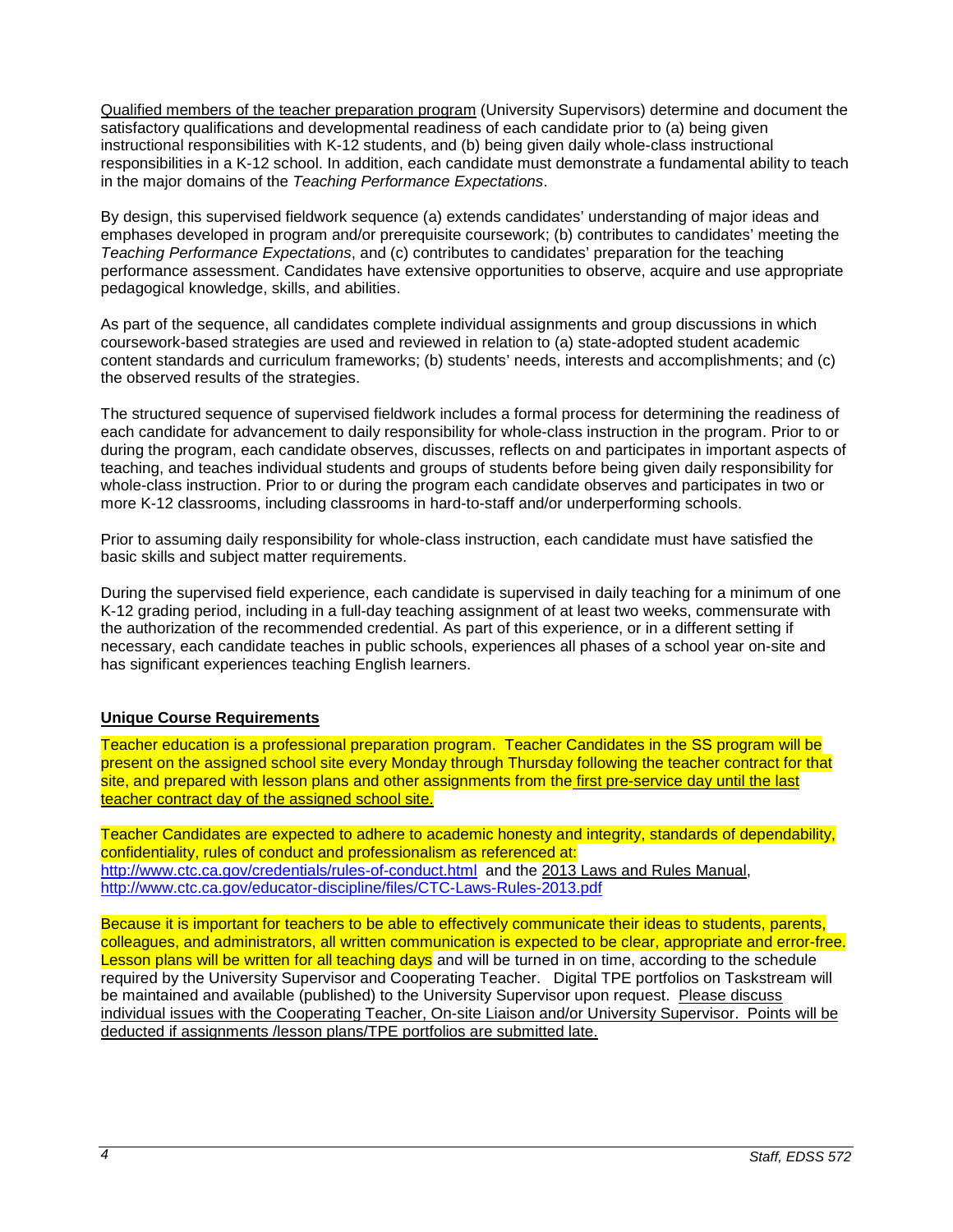# <span id="page-4-0"></span>**Credit Hour Policy Statement:**

Per the University Credit Hour Policy: For activity and laboratory modes of instruction, depending on the particular instructional mode, each unit of credit corresponds to two or three 'hours' of class-time, and two hours of student learning outside of class.) Candidates spend a minimum of 7 hours on the school site, Tuesday through Friday and are required to submit assignments weekly which entail anywhere from  $2 - 4$ hours outside of class.

# **REQUIRED TEXTS, MATERIALS AND ACCOUNTS**

<span id="page-4-1"></span>"TPE –full text" from the Clinical Practice Handbook forms page: <http://www.csusm.edu/soe/credential/singlesubject/clinicalpractice.html>

California State Standards: <http://www.cde.ca.gov/re/cc/>

California Content Standards: <http://www.cde.ca.gov/re/cc/>

# <span id="page-4-2"></span>**TaskStream Account and edTPA account**

# **TEACHER CANDIDATE LEARNING OUTCOMES**

<span id="page-4-3"></span>Upon successful completion of this course, students will be able to demonstrate planning and presentation skills for their identified single subject content area, and that they are approaching proficiency on the Teacher Performance.

### <span id="page-4-4"></span>**Authorization to Teach English Learners**

This credential program has been specifically designed to prepare teachers for the diversity of languages often encountered in California public school classrooms. The authorization to teach English learners is met through the infusion of content and experiences within the credential program, as well as additional coursework. Candidates successfully completing this program receive a credential with authorization to teach English learners. *(Approved by CCTC in SB 2042 Program Standards, August 02)*

## <span id="page-4-5"></span>**Teacher Performance Expectation (TPE) Competencies**

The course objectives, assignments, and assessments have been aligned with the CTC standards for a Single Subject Credential. This course is designed to help teachers seeking a California teaching credential to develop the skills, knowledge, and attitudes necessary to assist schools and district in implementing effective programs for all students. The successful candidate will be able to merge theory and practice in order to realize a comprehensive and extensive educational program for all students.

### <span id="page-4-6"></span>**Teacher Performance Assessment**

Beginning July 1, 2008 all California credential candidates must successfully complete a state-approved Teacher Performance Assessment (TPA), as part of the credential program of preparation. During the 2018- 16 academic year the CSUSM credential programs will use either the CalTPA (California Teacher Performance Assessment) or the edTPA (Educative Teacher Performance Assessment).

### <span id="page-4-7"></span>**edTPA**

Beginning in fall 2016, for newly entering initial candidates, the CSUSM assessment system is the edTPA. To assist with your successful completion of the edTPA, a capstone class is part of your curriculum. In this class edTPA related questions and logistical concerns are addressed. Additional support materials are available on the edTPA website:

[http://www.edtpa.com/PageView.aspx?f=GEN\\_Candidates.html](http://www.edtpa.com/PageView.aspx?f=GEN_Candidates.html)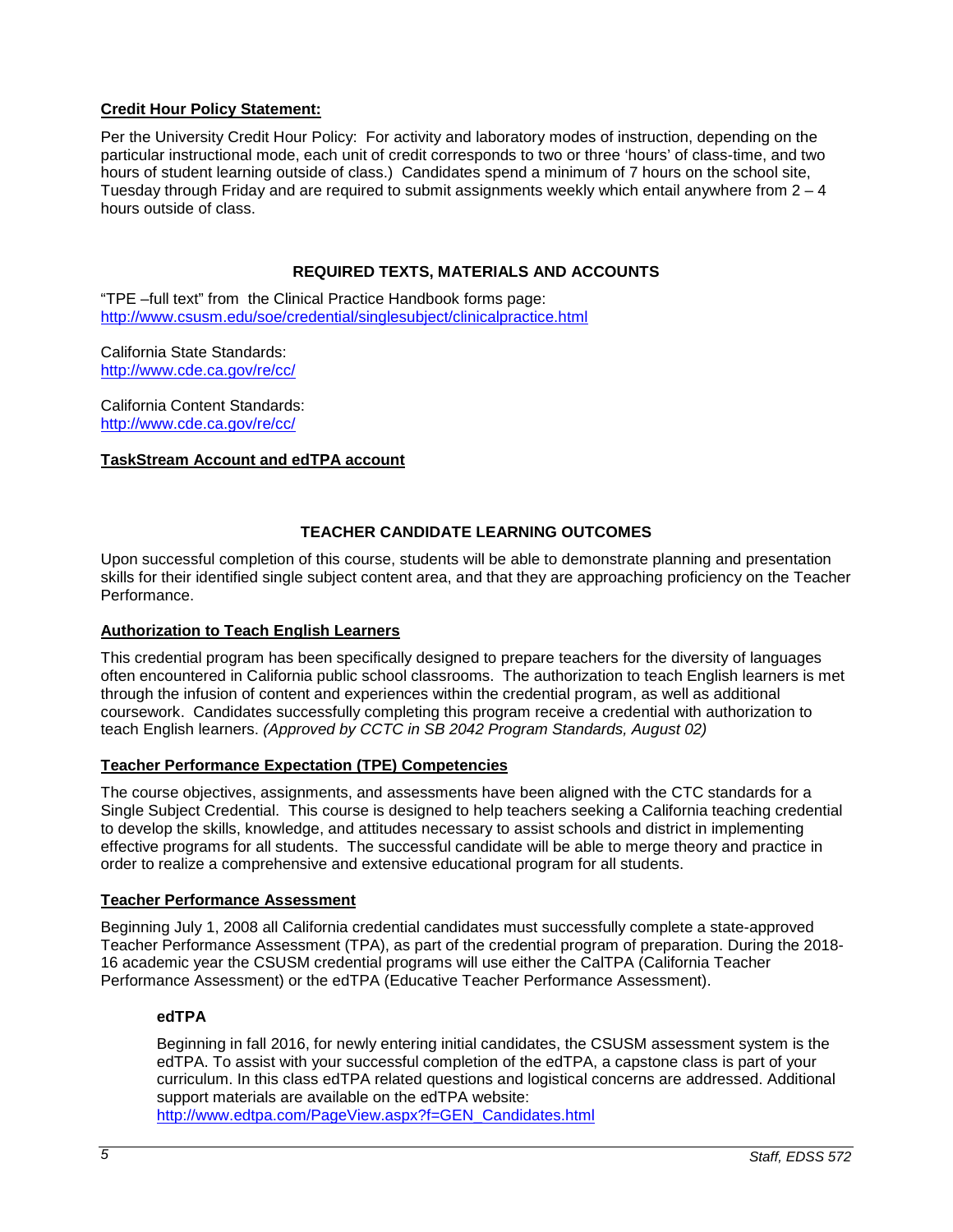Additionally, to support your success in your credential program and with TPA, SOE classes use common pedagogical language, lesson plans (lesson designs), and unit plans (unit designs).

# **GENERAL CONSIDERATIONS**

### <span id="page-5-1"></span><span id="page-5-0"></span>**Assessment of Professional Dispositions**

Assessing a candidate's dispositions within a professional preparation program is recognition that teaching and working with learners of all ages requires not only specific content knowledge and pedagogical skills, but positive attitudes about multiple dimensions of the profession. The School of Education has identified six dispositions – social justice and equity, collaboration, critical thinking, professional ethics, reflective teaching and learning, and life-long learning—and developed an assessment rubric. For each dispositional element, there are three levels of performance - *unacceptable*, *initial target*, and *advanced target*. The description and rubric for the three levels of performance offer measurable behaviors and examples.

The assessment is designed to provide candidates with ongoing feedback for their growth in professional dispositions and includes a self-assessment by the candidate and feedback from professors, the University Supervisor and Cooperating Teacher.

#### <span id="page-5-2"></span>**School of Education Attendance Policy**

Due to the dynamic and interactive nature of courses in the School of Education, all candidates are expected to attend all classes and participate actively. At a minimum, candidates must attend more than 80% of class time, or s/he may not receive a passing grade for the course at the discretion of the instructor. Individual instructors may adopt more stringent attendance requirements. Should the candidate have extenuating circumstances, s/he should contact the instructor as soon as possible. *(Adopted by the COE Governance Community, December, 1997).*

#### <span id="page-5-3"></span>**Clinical Practice Attendance requirements:**

Be punctual and regular in attendance. **In the case of unavoidable absence, inform your instructors (in the case of coursework) and your Cooperating Teacher, On-site Liaison, and University Supervisor (in Clinical Practice) in advance. Also, prepare substitute plans for your Cooperating Teacher to utilize as appropriate.**

Extensive absences, for whatever reasons, jeopardize the learning of your students and your growth as a professional educator and could result in removal from Clinical Practice. The attendance policy for Clinical Practice mirrors what is expected of teachers, generally 1 absence per month (10 per year). Since candidates are on campus 4 days per week (80%) candidates are allowed 4 absences in Clinical Practice I1 and 4 Clinical Practice II.

# <span id="page-5-4"></span>**All University Writing Requirement**

The writing requirement for this class will be met as described in the assignments. Every course at the university, including this one must have a writing requirement of at least 2500 words.

#### <span id="page-5-5"></span>**CSUSM Academic Honesty Policy**

Students will be expected to adhere to standards of academic honesty and integrity, as outlined in the Student Academic Honesty Policy. All assignments must be original work, clear and error-free. All ideas/material that are borrowed from other sources must have appropriate references to the original sources. Any quoted material should give credit to the source and be punctuated accordingly.

Academic Honesty and Integrity: Students are responsible for honest completion and representation of their work. Your course catalog details the ethical standards and penalties for infractions. There will be zero tolerance for infractions. If you believe there has been an infraction by someone in the class, please bring it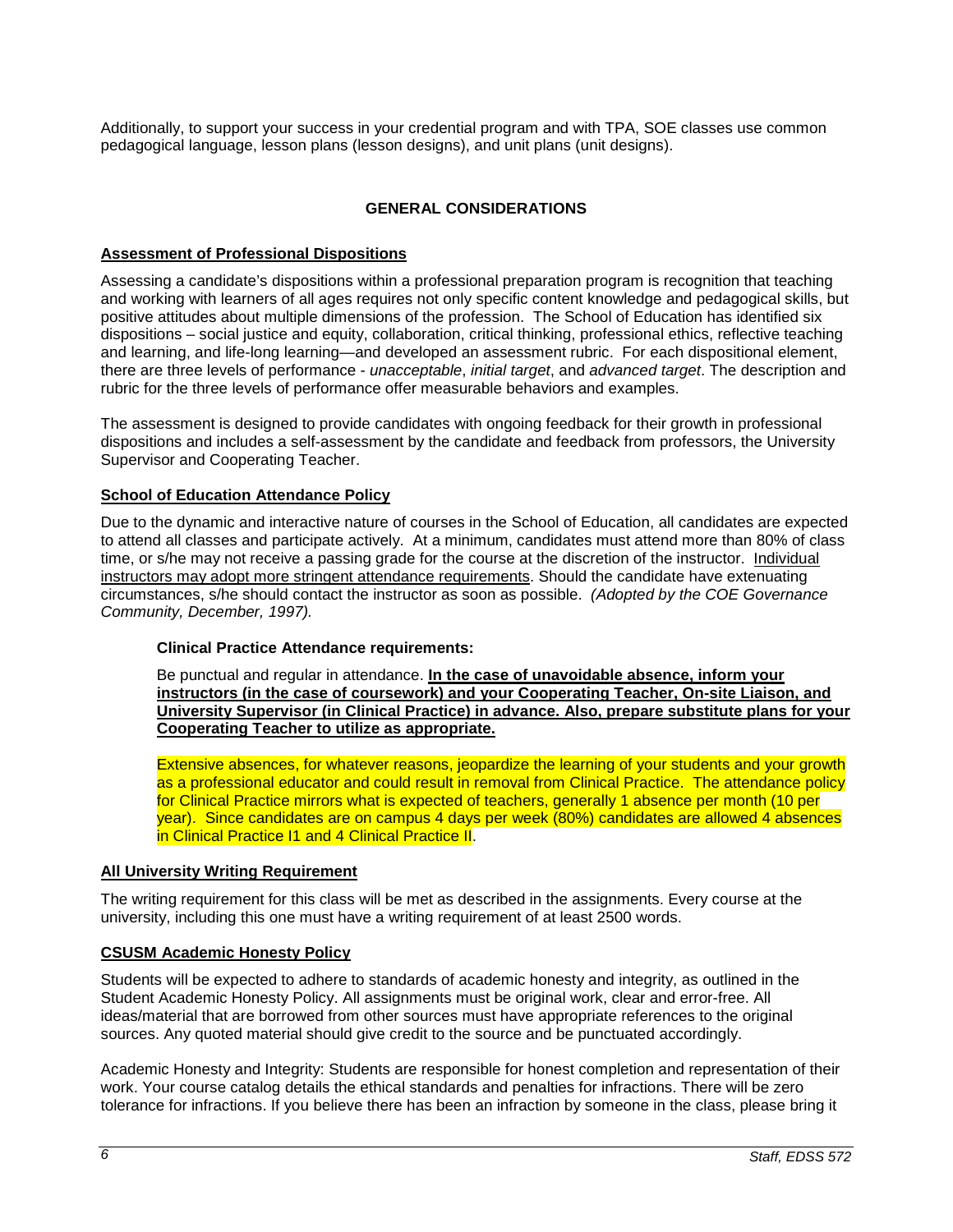to the instructor's attention. The instructor reserves the right to discipline any student for academic dishonesty, in accordance with the general rules and regulations of the university. Disciplinary action may include the lowering of grades and/or the assignment of a failing grade for an exam, assignment, or the class as a whole.

Incidents of Academic Dishonesty will be reported to the Dean of Students. Sanctions at the University level may include suspension or expulsion from the University.

Refer to the full Academic Honesty Policy at: [http://www.csusm.edu/policies/active/documents/Academic\\_Honesty\\_Policy.html](http://www.csusm.edu/policies/active/documents/Academic_Honesty_Policy.html)

## <span id="page-6-0"></span>**Plagiarism**

As an educator, it is expected that each candidate (course participant) will do his/her own work, and contribute equally to group projects and processes. Plagiarism or cheating is unacceptable under any circumstances. If you are in doubt about whether your work is paraphrased or plagiarized see the Plagiarism Prevention for Students website [http://library.csusm.edu/plagiarism/index.html.](http://library.csusm.edu/plagiarism/index.html) If there are questions about academic honesty, please consult the University catalog.

# <span id="page-6-1"></span>**Students with Disabilities Requiring Reasonable Accommodations**

Students with disabilities who require reasonable accommodations must seek approval for services by providing appropriate and recent documentation to the Office of Disability Support Services (DSS). This office is in Craven Hall 4300, contact by phone at (760) 750-4905, or TTY (760) 750-4909. Students authorized by DSS to receive reasonable accommodations should meet with their instructor during office hours. Alternatively, in order to ensure confidentiality, in a more private setting.

# <span id="page-6-2"></span>**Course Format**

This course is held exclusively on an assigned school site under the direct supervision of school site personnel and the University Supervisor.

# <span id="page-6-3"></span>**Electronic Communication Protocol**

Electronic correspondence is a part of your professional interactions. If you need to contact the instructor, email is often the easiest way to do so. It is my intention to respond to all received e-mails in a timely manner. Please be reminded that e-mail and on-line discussions are a very specific form of communication, with their own nuances and etiquette. For instance, electronic messages sent in all upper case (or lower case) letters, major typos, or slang, often communicate more than the sender originally intended. With that said, please be mindful of all e-mail and on-line discussion messages you send to your colleagues, to faculty members in the School of Education, or to persons within the greater educational community. All electronic messages should be crafted with professionalism and care.

Things to consider:

- Would I say in person what this electronic message specifically says?
- How could this message be misconstrued?
- Does this message represent my highest self?
- Am I sending this electronic message to avoid a face-to-face conversation?

In addition, if there is ever a concern with an electronic message sent to you, please talk with the author in person in order to correct any confusion.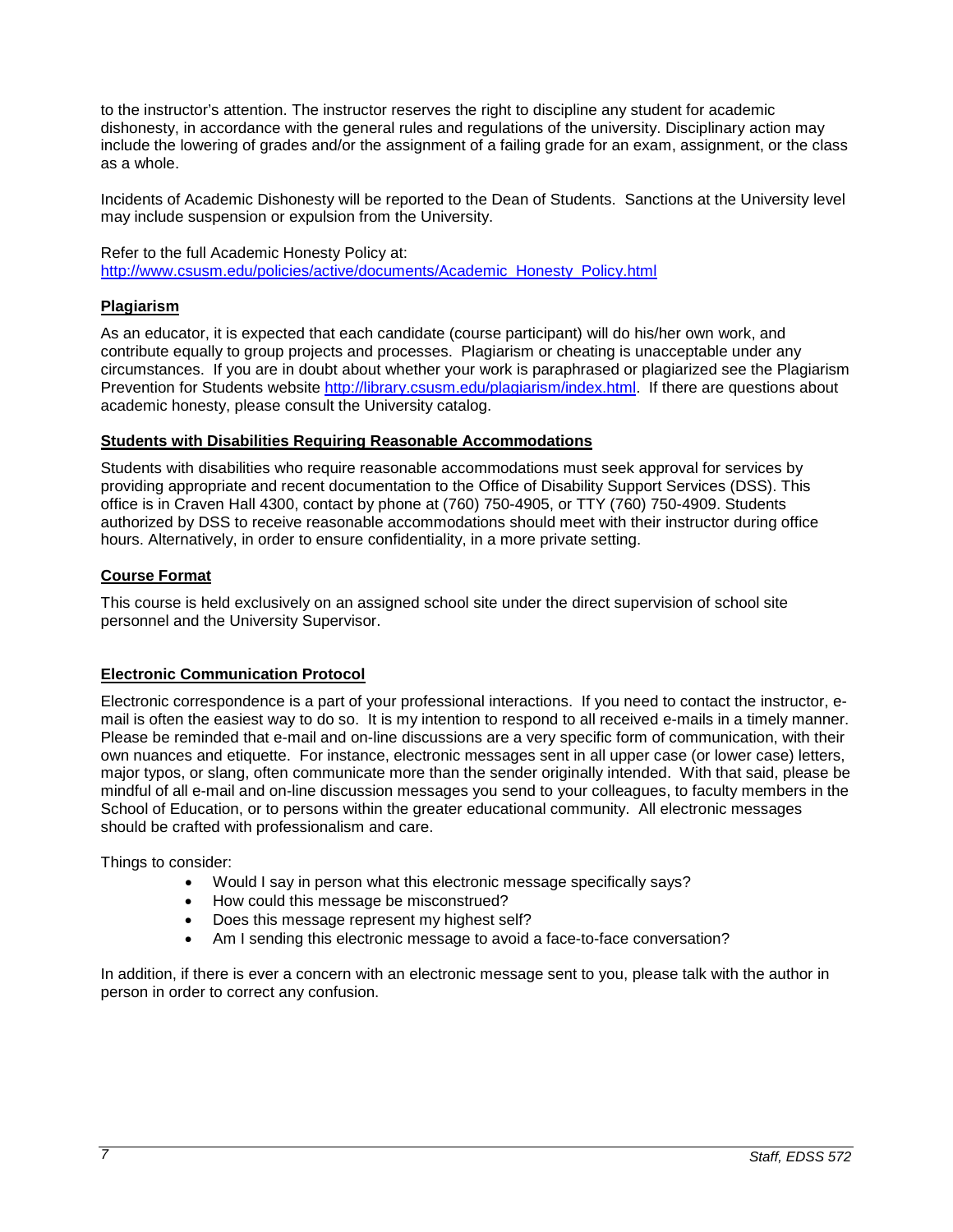# **CLINICAL PRACTICE II COURSE REQUIREMENTS AND GRADING STANDARDS**

# <span id="page-7-1"></span><span id="page-7-0"></span>**Clinical Practice Expectations**

The Clinical Practice experience is an important part of your training to become a certificated teacher in the state of California. Your Clinical Practice II is intended to give you the opportunity to practice the theories and instructional strategies you have learned in your coursework. Your On-site Liaison, University Supervisor and Cooperating Teacher(s) are there to offer advice and suggestions and to counsel you throughout the semester. Our main priorities are your personal and professional growth in education and success in your assigned classroom(s).

If the University Supervisor, OSL or the Cooperating Teacher feels that a candidate is not progressing satisfactorily, a Statement of Concern with a Performance Contract will be issued. This is meant to support the candidate to successfully complete Clinical Practice and obtain the expertise and skills necessary to become a well-qualified teacher. Please refer to the forms page for a complete summary of the Statement of Concern process.

As a Teacher Candidate you should become as familiar with your assigned school as quickly as possible. Familiarize yourself with important school information, such as attendance procedures, grading policies, important deadlines, department and school-wide meetings, expectations of your Cooperating Teacher(s), administrative assignments, and any other area of the profession which you should be aware of and which will enrich your Clinical Practice.

# <span id="page-7-2"></span>**Grading**

University Supervisors, in collaboration with the Cooperating Teacher/s and On-site Liaison will prepare a **Clinical Practice II Summary** report and complete the **TPE Assessment** based on observations, site feedback and the TPE electronic portfolio artifacts. These documents (Summary and Assessment) will be presented to the Teacher Candidate at the exit meeting and all participants will sign the documents. These documents serve as official verification of successful completion of Clinical Practice and are required for the University to be able to recommend a candidate for a credential at the end of the program. In addition, a grade for the 6 units of Clinical Practice II will be assigned by the University Supervisor.

- 1. A grade of CREDIT (CR) or NO CREDIT (NC) will be assigned for Clinical Practice experiences. If a Teacher Candidate has not successfully met the Teacher Performance Expectations at an appropriate level (approaching in CP I, met in CP II), the candidate may be required to extend or repeat the experience.
- 2. If a candidate is unsuccessful in a Clinical Practice experience, a grade of NO CREDIT will be given. Granting of an additional opportunity for Clinical Practice will be made based on the circumstances under which the original NO CREDIT was given.
- 3. Should a candidate be in the potential situation of receiving NO CREDIT for Clinical Practice, the University Supervisor and Cooperating Teacher must complete a State of Concern (SOC) as soon as possible and provide copies to the Program Coordinator. The documentation in the SOC, the action plan and the follow up steps to the plan are key documents that will be used to verify inadequate performance in Clinical Practice IIf the action plan is not met.
- 4. Should a second Clinical Practice experience be recommended, the candidate must re-register for the Clinical Practice course prior to the new placement being made.

**NOTE: A candidate will be removed from the school site and a Statement of Concern documenting the situation will be written immediately if candidate:**

- **1. Endangers students or others;**
- **2. Violates recognized codes of conduct, e.g. CSUSM Student Code of Conduct, CSUSM Academic Honesty Policy NEA Code of Ethics, CA Education Code Section 44932; <http://www.ctc.ca.gov/credentials/rules-of-conduct.html>**
- **3. Is dismissed from the classroom or school site by the Cooperating Professional or district administrator.**

 **(See Statement of Concern Guidelines on the Single Subject Handbook forms page)**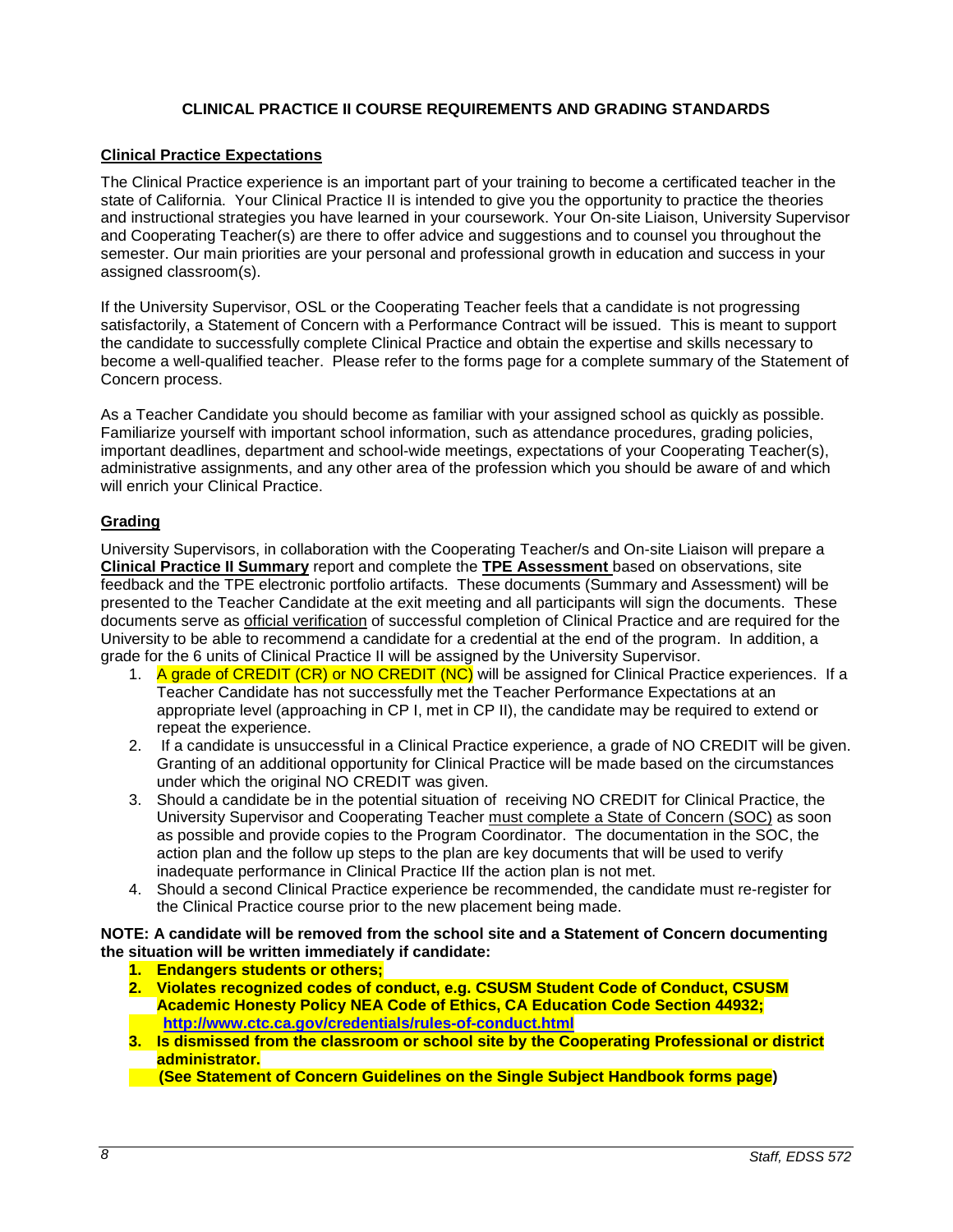# <span id="page-8-0"></span>**Teacher Candidate Responsibilities**

- 1. **Confer daily with your Cooperating Teacher** to discuss your program requirements, university schedule, observation feedback, planning guidelines, student progress and concerns, lesson implementation, progress on TPE's, TPA's and other appropriate topics.
- 2. You should be on campus every day Monday through Thursday for a full day (mirroring a full-time teacher's day) to teach and observe classes, to assist in the AVID/SEI/ELD classes, to prepare for your classes and university assignments, to attend meetings, and to generally get a sense of what a contracted teaching day feels like. Be available to remain after school to plan, attend staff meetings, inservices, parent conferences, and other school functions, such as "Back to School Night" and "Open House" where applicable.
- *3.* Keep up-to-date and accurate lesson and unit plans during your Clinical Practice. *You are required to have a written record of all lessons presented in your site assignment AND a written lesson plan for each lesson that you teach.* Be sure to confer with your Cooperating Teacher to insure that your lesson plan meets his/her expectations and satisfies the demands of the curriculum and the needs of students. *You are required to use the single subject lesson plan from coursework. The one page form is located on the forms page.*
- 4. Attend regular meetings with your supervisor and On-site Liaison.
- 5. Follow the syllabus calendar and turn in all required logs and assignments to your University Supervisor on time.
- 6. Develop a professional electronic portfolio focusing on the TPE's. The purpose of this portfolio is to collect artifacts and evidence for demonstration of satisfactory completion of the TPEs. In addition to directly observable evidence, this portfolio will provide information that your University Supervisor may not see in classroom visits. It will also provide artifacts for inclusion in your professional portfolio that you develop in the second semester.

# *OVERVIEW:*

# **Semester two—Clinical Practice II**

Candidates will attend core coursework each Friday from 7:00 a.m. until 5 p.m. (subject to change). The core coursework (EDSS 530, 531 and 541 and CP Workshops) includes co-teaching by faculty, combined sessions and online work. Candidates will also have 10 methods sessions (2 units, 30 hours) spread over the semester on Tuesday or Thursday evening/s and with some Saturday sessions.

Candidates will be at the assigned school site, following the teacher contract hours, with an interdisciplinary cohort group (3-4 candidates) each Monday - Thursday beginning with pre-service days at the beginning of the second semester and continuing until the last teacher contract day for that school site. A co-teaching approach to Clinical Practice will be used in all settings. Candidates will participate in all class activities and move gradually from assisting in the supportive co-teaching approach to leading all aspects from planning to presentation by the end of the experience. **University Supervisors (US), the instructors for Clinical Practice, will formally observe each candidate 4 times which will include observing one planning session. They will also evaluate the TPE portfolio.**

Candidates will be placed with one Cooperating Teacher (CT) for 2 periods of the same assignment (e.g. two English 9 classes) and two settings for assisting such as AVID (advancement via individual determination), SEI (structured English Immersion), ELD (English Language Development) or special education – whatever best suits the needs of the site. (This represents 2/3 of the day based on a 6 period day). During the remaining unassigned periods (2) candidates will be expected to plan with the CT and work with their cohort partners on site to complete university projects and assignments. Candidates will also have a standing weekly lunch with the OSL.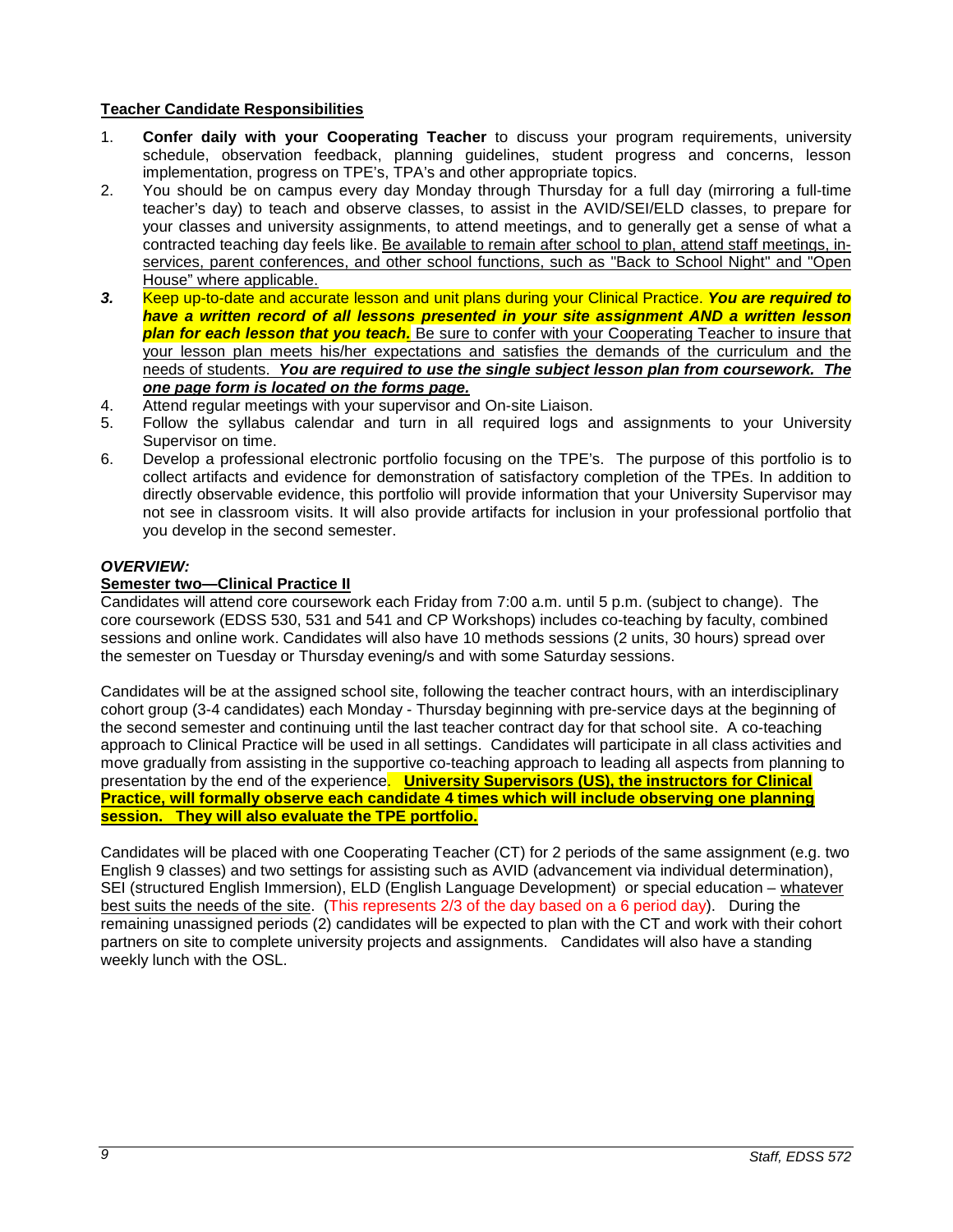# **Single Subject Spring 2018 CP Calendar (subject to change)**

# **EDSS 572**

<span id="page-9-0"></span>Key:

Lesson Plan Record (LPR) documents lessons observed/assisted

Lesson Plan Projection (LPP) documents planning of lessons to be co-taught

TC Reflection Logs (4) –reflection on the CP experience *first week of the month* beginning February 6, 2018\*

| Week #                             | Dates                                                                                                   | <b>CP Assignment</b>                                                                                                                                                                                                      | Due                                                                                        |
|------------------------------------|---------------------------------------------------------------------------------------------------------|---------------------------------------------------------------------------------------------------------------------------------------------------------------------------------------------------------------------------|--------------------------------------------------------------------------------------------|
| 1<br>(CSUSM<br>spring<br>semester) | January 22-26                                                                                           | Candidates with students complete lesson plan<br>records (LPR) Template #1 for<br><b>ALL</b> week/s in session                                                                                                            | LPR-January 30                                                                             |
| 2                                  | January 29- Feb 2                                                                                       | All Candidates: complete lesson plan record (LPR)<br>for this week - send to US<br>TC Reflection Log $-$ send to US (Template #2)                                                                                         | <b>LPR</b><br>Reflection<br>*Tuesday, Feb. 6                                               |
| 3                                  | February 5-9                                                                                            | All Candidates complete lesson plan record (LPR)<br>for this week $-$ send to US<br>All Candidates Collegial Conference completed<br>and emailed to US (Template #3)                                                      | <b>LPR</b><br>Collegial<br>Conversation<br>(PN<br>agreement)<br>Tuesday, Feb. 13           |
| $\overline{4}$                     | February 12                                                                                             | All Candidates complete lesson plan record (LPR)<br>for this week $-$ send to US                                                                                                                                          | LPR-Tuesday, Feb. 20                                                                       |
| 5                                  | February 19<br>*Note: changing<br>from Lesson Plan<br><b>Record to Lesson</b><br><b>Plan Projection</b> | <b>Both LPR and LPP due the following Tuesday</b>                                                                                                                                                                         | LPR-Tuesday, Feb. 27                                                                       |
| 6                                  | February 23                                                                                             | All Candidates complete lesson plan projection<br>$(LPP)$ for this week $-$ send to US<br>All Candidates *** Class profile Classroom layout<br>and community information from syllabus email to<br><b>US</b> Template #4) | <b>LPP</b><br>Class profile,<br>layout and<br>community<br>information<br>Tuesday, Feb. 27 |
| 7                                  | March 5                                                                                                 | All Candidates complete lesson plan projection<br>(LPP) for this week<br>TC Reflection Log $-$ send to US (Template #2)                                                                                                   | <b>LPP</b><br>Reflection<br>Tuesday, March 6                                               |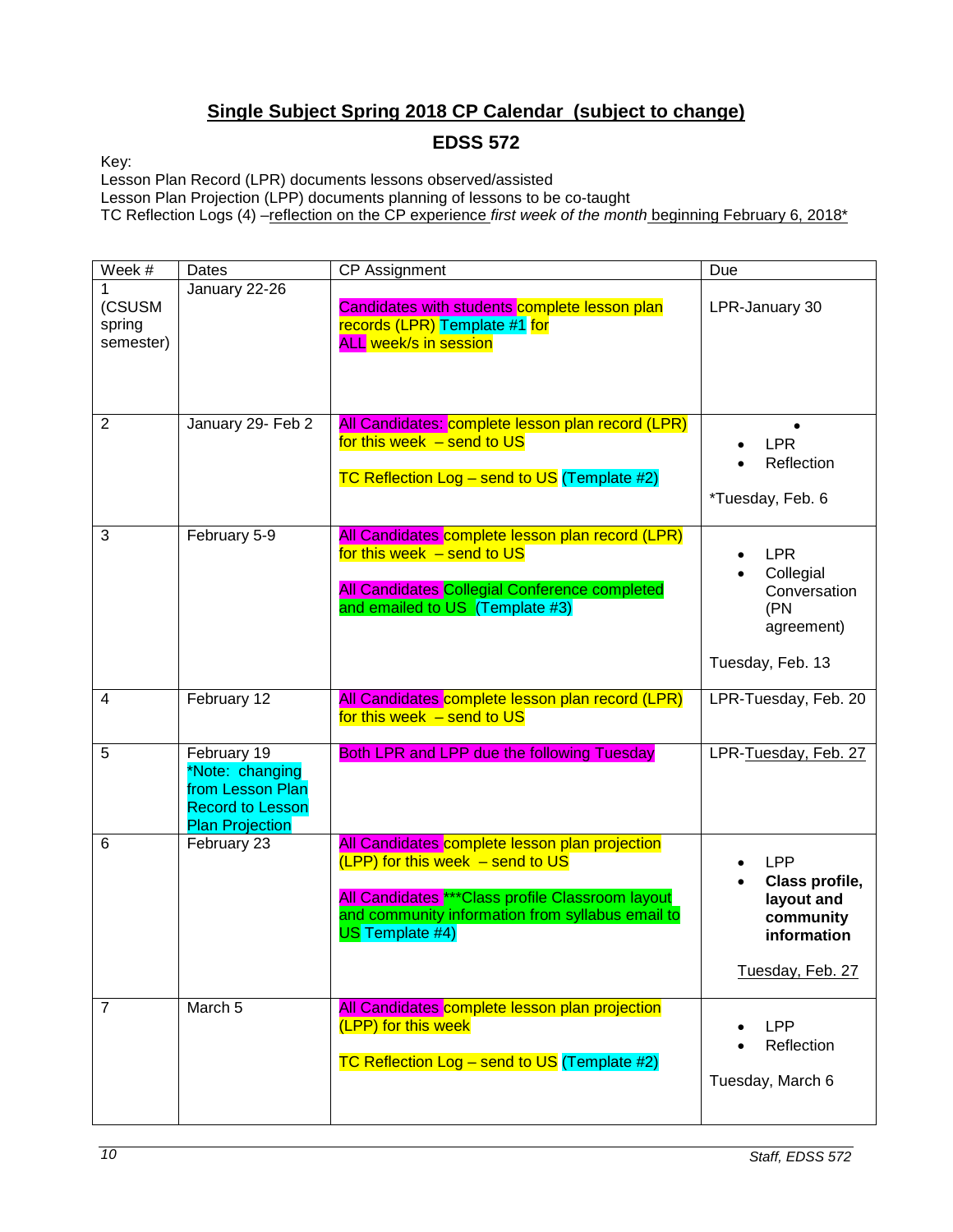| 8  | March 12            | All Candidates complete LPP send to US         |                      |
|----|---------------------|------------------------------------------------|----------------------|
|    |                     | Scope and Sequence emailed to US (Template #5) | <b>LPP</b>           |
|    |                     |                                                | Scope and            |
|    |                     |                                                | Sequence             |
|    |                     |                                                |                      |
|    |                     |                                                | Tuesday, March 13    |
| 9  | March 19            | All Candidates complete LPP send to US         |                      |
|    |                     |                                                | <b>LPP</b>           |
|    |                     | All Candidates complete School resources       | School               |
|    |                     | interview                                      | <b>Resources</b>     |
|    |                     | (Template #6)                                  | Interview            |
|    |                     |                                                |                      |
|    |                     |                                                | Tuesday, March 20    |
|    |                     |                                                |                      |
| 10 | March 26            | All Candidates complete LPP send to US         |                      |
|    | <b>CSUSM</b> spring |                                                | LPP                  |
|    | break               |                                                | Tuesday, March 27    |
|    |                     |                                                |                      |
| 11 | April $2$           | All Candidates complete LPP send to US         |                      |
|    |                     |                                                | <b>LPP</b>           |
|    |                     | TC Reflection Log $-$ send to US (Template #2) | Reflection           |
|    |                     |                                                | Tuesday, April 3     |
| 12 | April 9             | All Candidates complete lesson plan projection |                      |
|    |                     | (LPP) for this week                            | <b>LPP</b>           |
|    |                     |                                                | Tuesday, April 10    |
| 13 | April 16            | All Candidates complete LPP send to US         |                      |
|    |                     |                                                | <b>LPP</b>           |
|    |                     |                                                | Tuesday, April 17    |
| 14 | April 23            | All Candidates complete LPP send to US         |                      |
|    |                     |                                                | <b>LPP</b>           |
|    |                     |                                                | Tuesday, April 24    |
| 14 | April 30            |                                                |                      |
|    |                     | All Candidates complete lesson plan projection | <b>LPP</b>           |
|    |                     | (LPP)                                          | Final                |
|    |                     |                                                | Reflection           |
|    |                     | TC Reflection Log – send to US (Template #2)   | Tuesday, May 1       |
| 16 | May 7               |                                                |                      |
|    |                     | All Candidates complete LPP send to US         | Tuesday, May 8       |
|    |                     |                                                |                      |
|    | May 14 - June 11    | <b>All Candidates</b>                          |                      |
|    |                     |                                                | Turn in weekly LPP   |
|    |                     | $\circ$ $\circ$<br>Finish CP II According      | until the end of the |
|    |                     | To your school site calendar                   | semester             |
|    |                     |                                                |                      |
|    |                     |                                                |                      |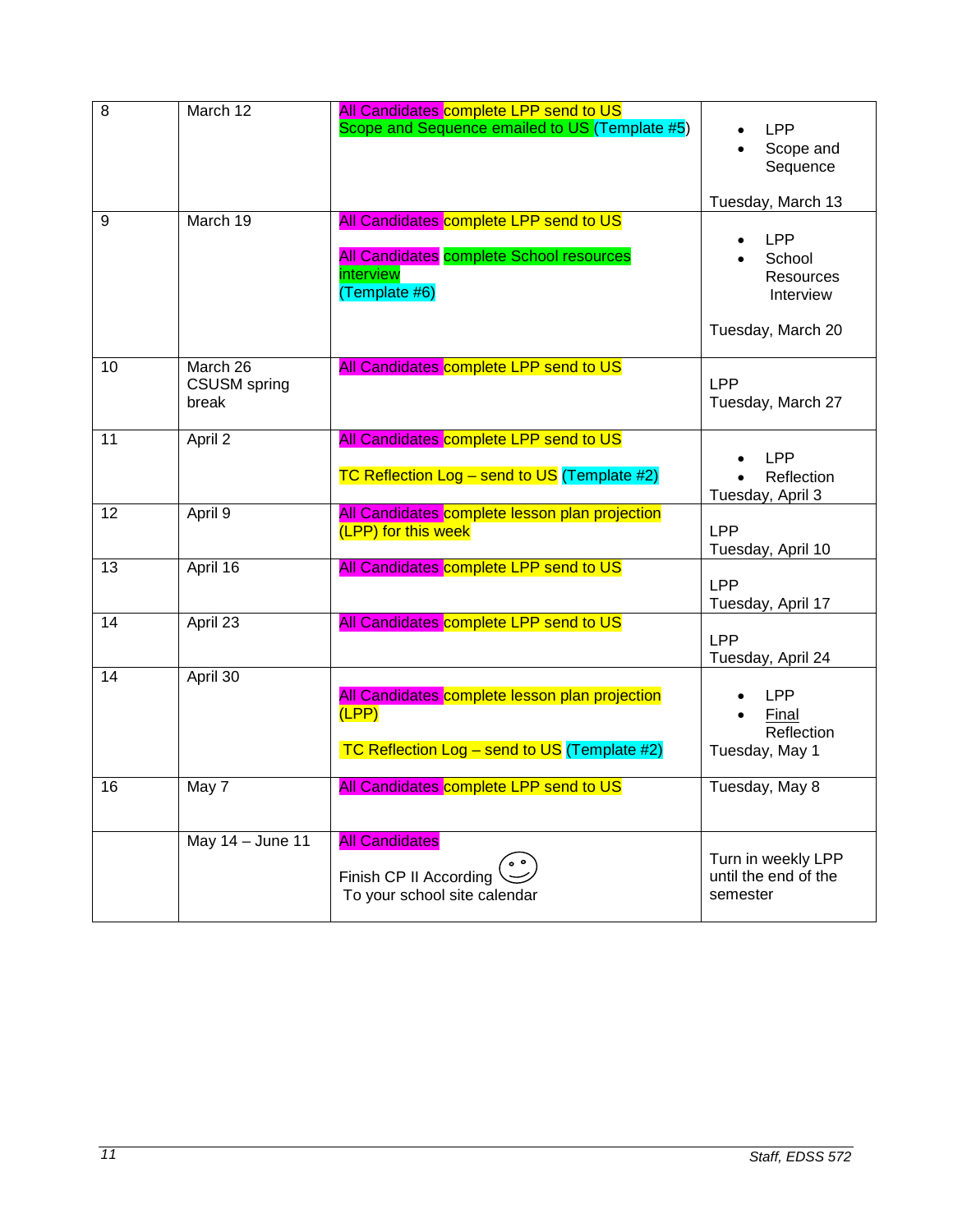# **FORMS AND SAMPLES:**

# **TEMPLATE #1**

# Lesson Plan Record or Lesson Plan Projection for Week Of:

| M                | Standard(s)                                                     |
|------------------|-----------------------------------------------------------------|
| (Plans           |                                                                 |
| from your<br>CT) | Objective(s) (Remember-SWBAT **observable** BY **Measurable**.) |
|                  | Assessment(s)                                                   |
|                  | Instruction:                                                    |
|                  | Anticipatory set                                                |
|                  | Instruction                                                     |
|                  | <b>Guided Practice</b>                                          |
|                  | Independent Practice                                            |
|                  | Closure                                                         |
|                  | Special Considerations: (EL and SN)                             |
|                  | Co-Teaching Plan:                                               |
|                  |                                                                 |
| $\mathsf{T}$     | Standard(s)                                                     |
|                  | Objective(s) (Remember-SWBAT **observable** BY **Measurable**.) |
|                  | Assessment(s)                                                   |
|                  | Instruction:                                                    |
|                  | Anticipatory set                                                |
|                  | Instruction                                                     |
|                  | <b>Guided Practice</b>                                          |
|                  | Independent Practice<br>Closure                                 |
|                  |                                                                 |
|                  | Special Considerations: (EL and SN)                             |
|                  | Co-Teaching Plan:                                               |
|                  |                                                                 |
| W                | Standard(s)                                                     |
|                  | Objective(s) (Remember-SWBAT **observable** BY **Measurable**.) |
|                  | Assessment(s)                                                   |
|                  | Instruction:                                                    |
|                  | Anticipatory set                                                |
|                  | Instruction                                                     |
|                  | <b>Guided Practice</b>                                          |
|                  | Independent Practice<br>Closure                                 |
|                  |                                                                 |
|                  | Special Considerations: (EL and SN)                             |
|                  |                                                                 |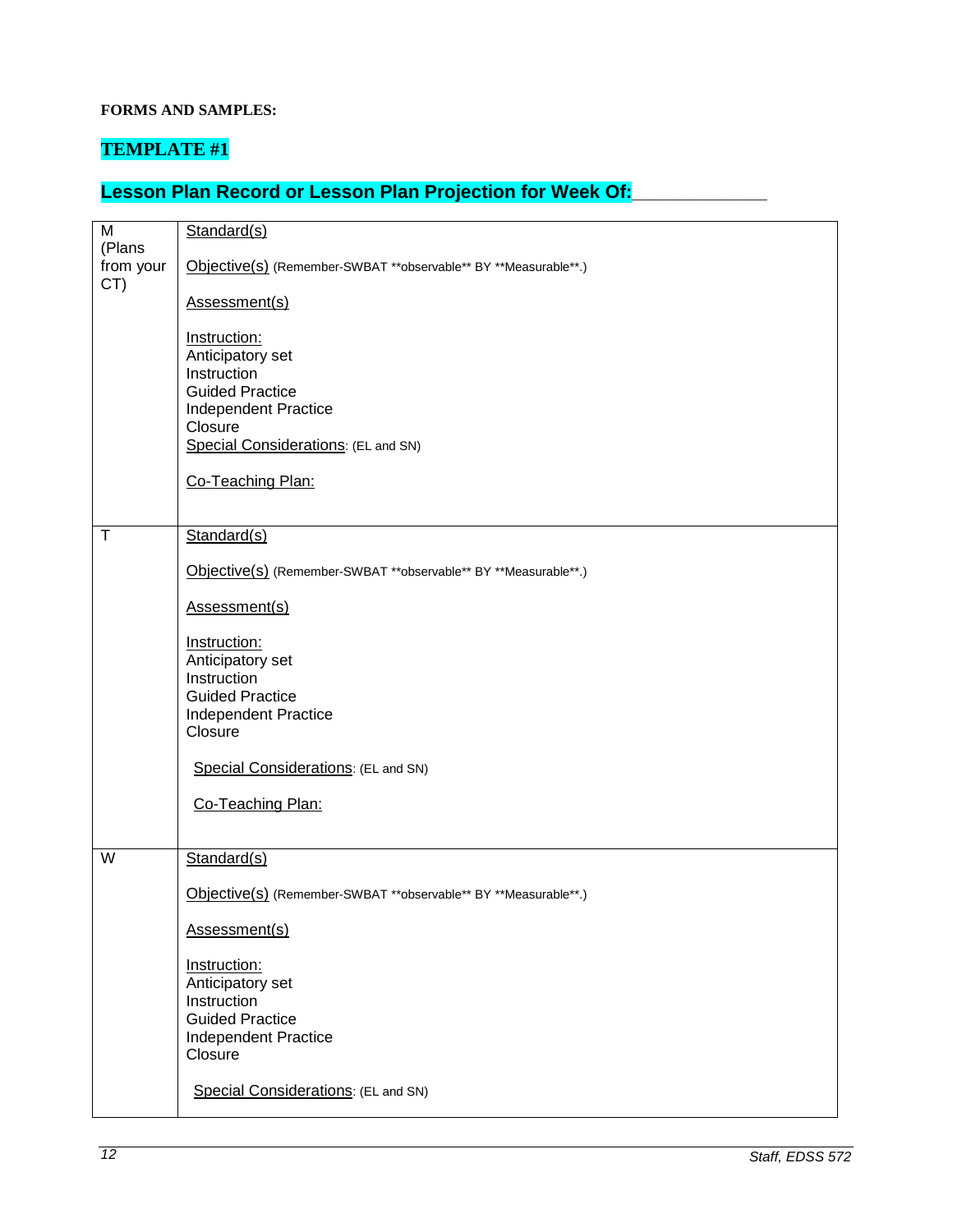|                        | Co-Teaching Plan:                                                                                            |
|------------------------|--------------------------------------------------------------------------------------------------------------|
| $\overline{\text{Th}}$ | Standard(s)                                                                                                  |
|                        |                                                                                                              |
|                        | Objective(s) (Remember-SWBAT **observable** BY **Measurable**.)                                              |
|                        | Assessment(s)                                                                                                |
|                        | Instruction:<br>Anticipatory set<br>Instruction<br><b>Guided Practice</b><br>Independent Practice<br>Closure |
|                        | Special Considerations: (EL and SN)                                                                          |
|                        | Co-Teaching Plan:                                                                                            |
| F                      | Standard(s)                                                                                                  |
|                        | Objective(s) (Remember-SWBAT **observable** BY **Measurable**.)                                              |
|                        | Assessment(s)                                                                                                |
|                        | Instruction:<br>Anticipatory set<br>Instruction<br><b>Guided Practice</b><br>Independent Practice<br>Closure |
|                        | Special Considerations: (EL and SN)                                                                          |
|                        | Co-Teaching Plan:                                                                                            |
|                        |                                                                                                              |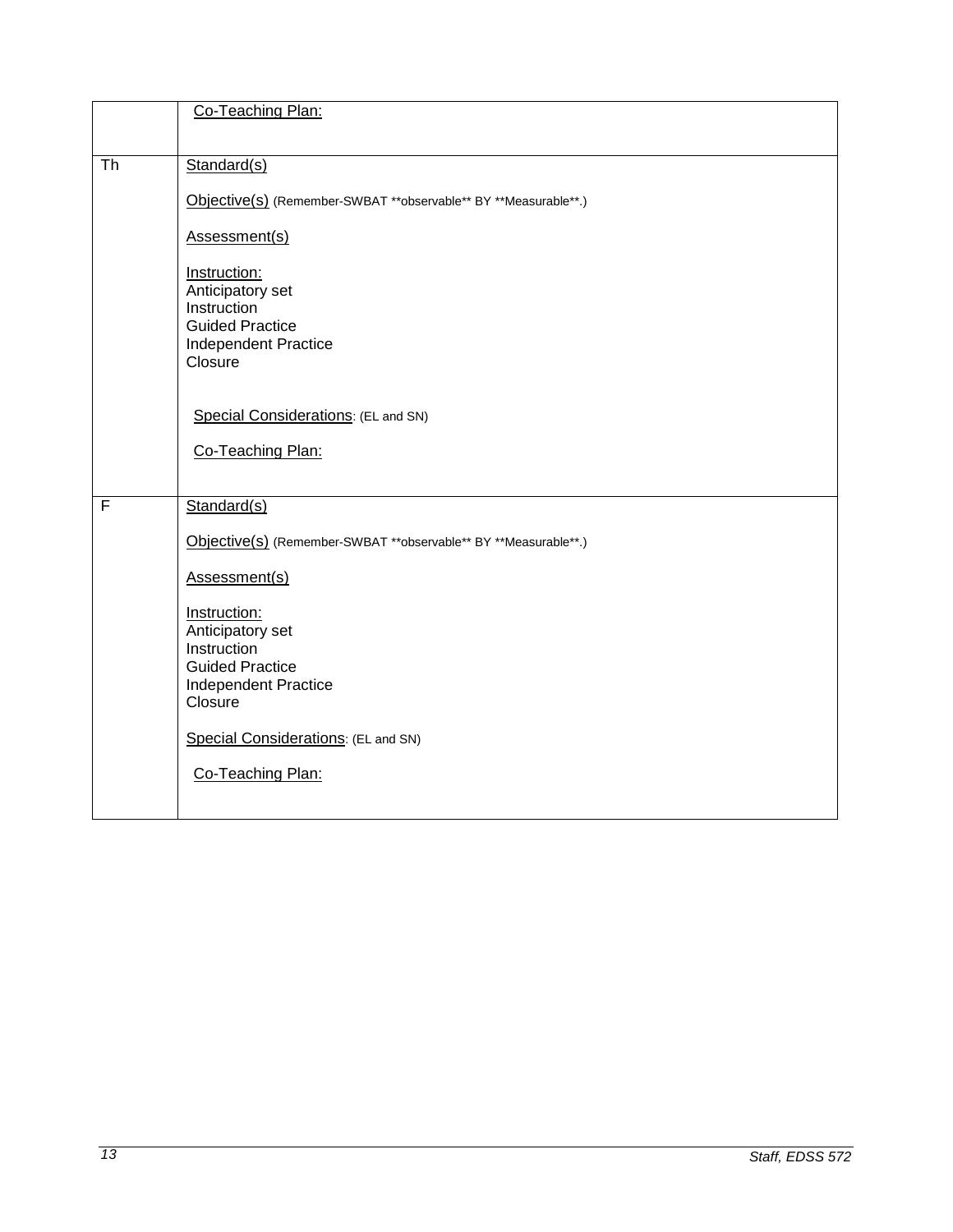

# **Teacher Candidate CP Reflection Log**

**Email to US According to the CP 2018 Calendar** 

Name:\_\_\_\_\_\_\_\_\_\_\_\_\_\_\_\_\_\_\_\_\_\_ Weeks: \_\_\_\_\_\_\_\_\_ Date:\_\_\_\_\_\_\_\_\_\_\_\_\_\_\_\_\_\_\_\_\_\_\_\_\_\_

**What was a positive highlight in your teaching during these two weeks?**

**What was your biggest challenge?**

**What aspect of teaching do you hope to work on or refine for the next two weeks?**

Check the co-teaching models you have used during this reporting time.

| Co-teaching<br>Model Used | Frequently | Occasionally | Not yet |
|---------------------------|------------|--------------|---------|
| Supportive                |            |              |         |
| Complementary             |            |              |         |
| Parallel                  |            |              |         |
| Team                      |            |              |         |

| Do you need to speak with the University Supervisor YES |  | NO. |
|---------------------------------------------------------|--|-----|
|---------------------------------------------------------|--|-----|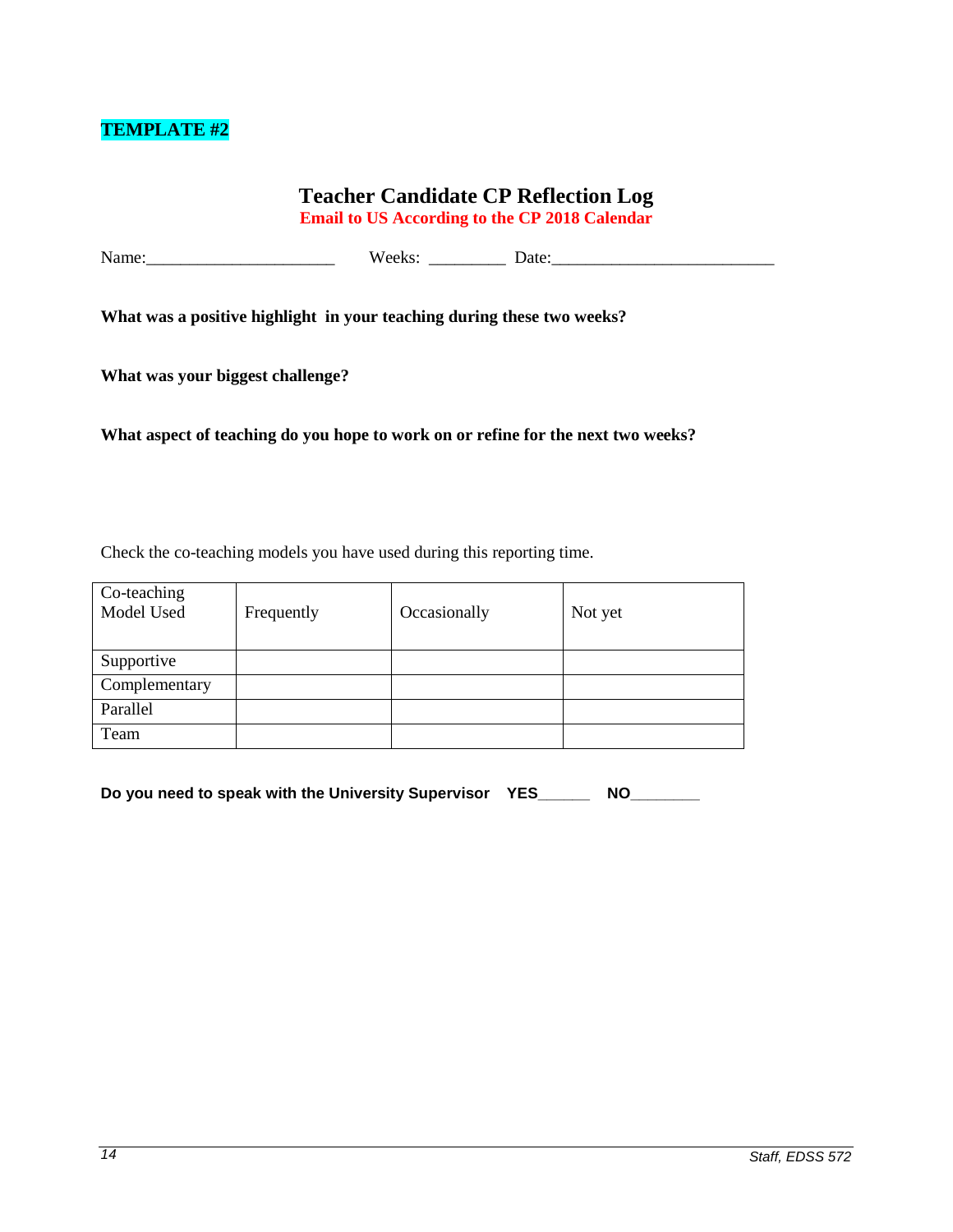# **TEMPLATE #3 Collegial conference -- Issues for Discussion and Planning ("Prenuptial Conversation")**

## Time for Planning

- How much time do we need?
- Where will we find the time that we need?
- How will we use our time together?
- What records can we keep to facilitate our planning?

#### Instruction

- What content will we include?
- Who plans for what content?
- How will we share teaching responsibility?
- Who adapts the curriculum and instructional and assessment procedures for select students?
- What are our strengths in the area of instruction and assessment?
- How will the content be presented -- will one person teach and the other(s) arrange and facilitate follow-up activities, or will all members share in the teaching of the lesson?
- How will we arrange to share our expertise? How can we arrange to observe one another and practice peer coaching?
- Do we rotate responsibilities?
- How will we assess the effectiveness of our instruction?

#### Student Behavior

- If we could each have only three class rules, what would those be?
- Who decides on the disciplinary procedures?
- Who carries out the disciplinary procedures and delivers the consequences?
- How will we be consistent in dealing with behavior?
- How will we proactively addressing behavior?

#### Communication

- What types and frequency of communication do we each like to have with parents?
- How will we explain this collaborative teaching arrangement to the parents?
- Who will communicate with parents? Will there be shared responsibility for communication with parents of students with identified special education and other specialized needs, or will particular members of coteaching team have this responsibility?
- What types and frequency of communication do we each like to have with students?
- Who will communicate with students?
- How will we ensure regular communication with each other?
- Who communicates with administrators?

#### Evaluation

- How will we monitor students' progress?
- How will we assess and grade student performance?
- Who evaluates which group of students -- do team members collaborate in evaluating all students' performances, or is each team member primarily responsible for evaluating a subset of students?

#### Logistics

- How will we explain our co-teaching arrangement to the students and convey that we are equals in the classroom?
- How will we refer to each other in front of the students?
- How will teacher space be shared?
- How will the room be arranged?
- Who completes the paperwork for students identified as eligible for special education?
- How is the decision made to expand or contract team membership?
- How will a balance of decision-making power be maintained among co-teachers?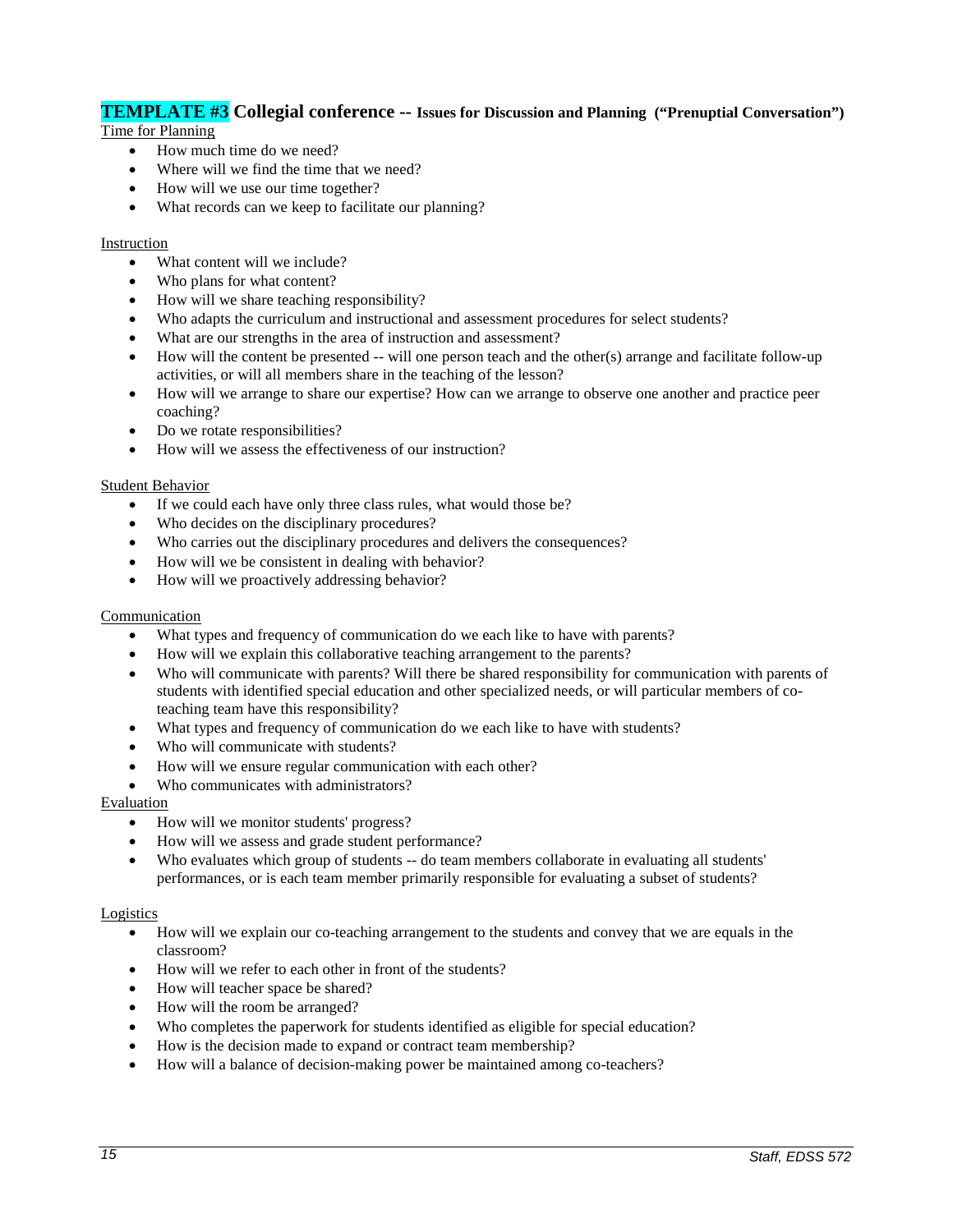

| Name |  |
|------|--|
|      |  |

School \_\_\_\_\_\_\_\_\_\_\_\_\_\_\_\_\_\_\_\_\_ Semester \_\_\_\_\_\_\_\_\_\_\_

# **CLASS PROFILE: CONTEXT FOR LEARNING INFORMATION (edTPA and BTSA)**

Respond to the prompts below (**no more than 4 single-spaced pages, including prompts**) by typing your responses within the brackets following each prompt.

Do not delete or alter the prompts. Pages exceeding the maximum will not be scored.

### **About the School Where You Are Teaching**

1. In what type of school do you teach? (Type an "X" next to the appropriate description; if "other" applies, provide a brief description.)

| Middle school:           |  |
|--------------------------|--|
| High school:             |  |
| Other (please describe): |  |
|                          |  |

| Urban:    |
|-----------|
| Suburban: |
| Rural:    |

- 2. List any special features of your school or classroom setting (e.g., charter, co-teaching, themed magnet, remedial course, honors course) that will affect your teaching in this learning segment.
- 3. Describe any district, school, or cooperating teacher requirements or expectations that might affect your planning or delivery of instruction, such as required curricula, pacing plan, use of specific instructional strategies, or standardized tests.

# **About the Class**

- 1. What is the name of this course?
- 2. What is the length of the course? (Type an "X" next to the appropriate description; if "other" applies, provide a brief description.)

| One semester:            |
|--------------------------|
| One year: __             |
| Other (please describe): |

- 3. What is the class schedule (e.g., 50 minutes every day, 90 minutes every other day)?
- 4. Is there any ability grouping or tracking in subject area? If so, please describe how it affects your class.
- 5. Identify any textbook or instructional program you primarily use for subject area instruction. If a textbook, please provide the title, publisher, and date of publication.
- 6. List other resources (e.g., electronic white board, graphing calculators, online resources) you use for subject area instruction in this class.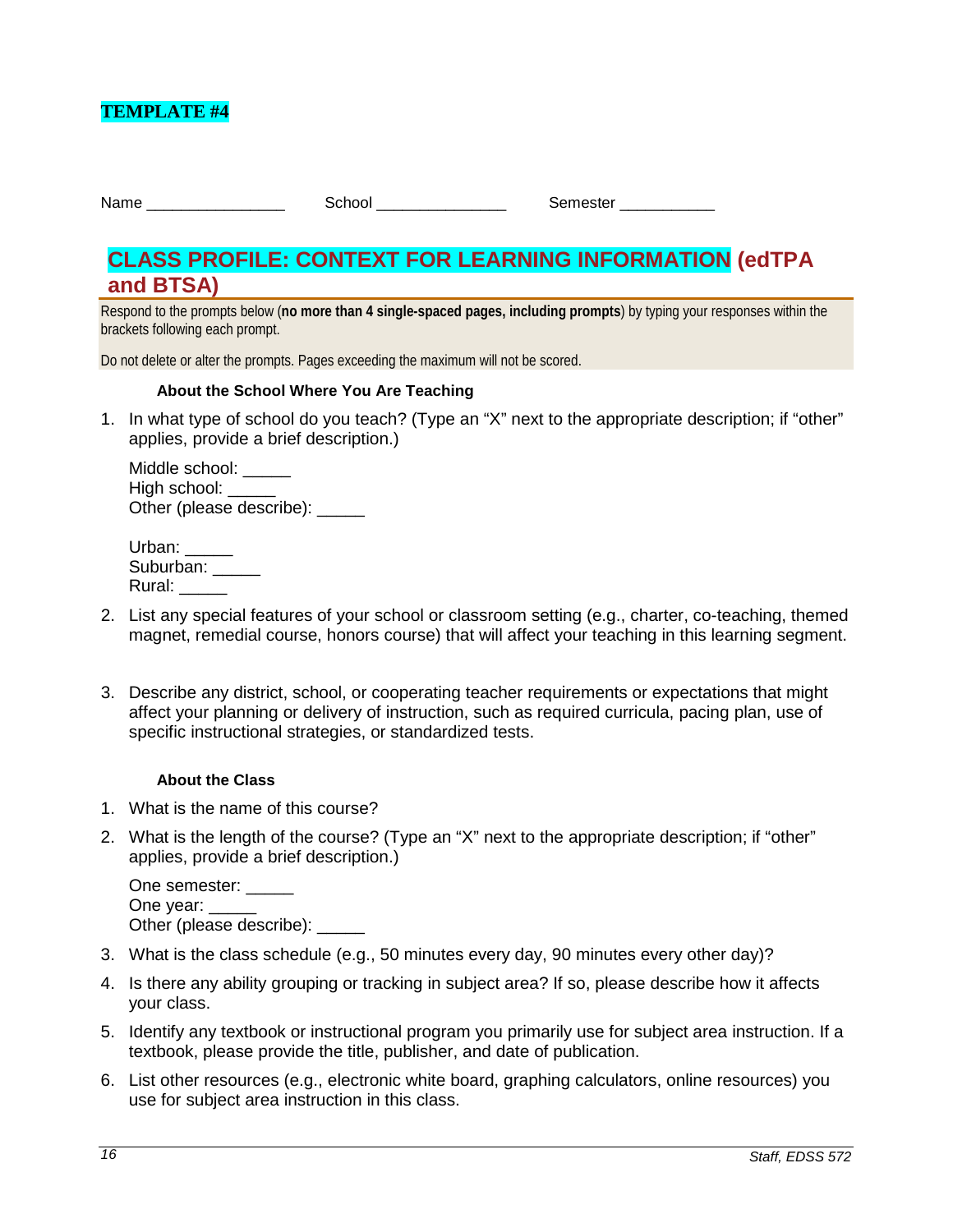# **About the Students in the Class**

- 1. Grade-level composition (e.g., all seventh grade; 2 sophomores and 30 juniors):
- 2. Number of
	- $\blacksquare$  students in the class:
	- **nales:** females:

3. Complete your Class Profile & the Summary of your Students with Special Learning Needs **Chart** 

a. Create a Class Profile with information on each of your students. Use Chart below.

| <b>Student Name</b> | <b>Student Label &amp;</b><br>Level: EL, IEP or<br>504 | <b>EL/IEP/504</b><br>Plans:<br><b>Classification, Ne</b><br>ed – Readiness | Learning<br><b>Profile</b>       | <b>Interests</b>    | Supports, Accommodations, Modifications,          |
|---------------------|--------------------------------------------------------|----------------------------------------------------------------------------|----------------------------------|---------------------|---------------------------------------------------|
| Jose                | Example: EL<br>CELDT Level 3                           | Example:<br><b>Struggling Reader</b>                                       | Example:<br>Visual<br>processing | Example:<br>Surfing | Close monitoring, translating information in wore |
|                     |                                                        |                                                                            |                                  |                     |                                                   |
|                     |                                                        |                                                                            |                                  |                     |                                                   |
|                     |                                                        |                                                                            |                                  |                     |                                                   |

b. Complete the chart below to summarize required or needed supports, accommodations, or modifications for your students that will affect your instruction in this learning segment. As needed, consult with your cooperating teacher to complete the chart. Some rows have been completed in italics as examples. Use as many rows as you need.

Consider the variety of learners in your class who may require different strategies/supports or accommodations/modifications to instruction or assessment (e.g., English language learners, gifted students needing greater support or challenge, students with Individualized Education Programs [IEPs] or 504 plans, struggling readers, underperforming students or those with gaps in academic knowledge).

| <b>Students with Specific Learning Needs</b>          |                              |                                                                       |  |  |  |  |  |
|-------------------------------------------------------|------------------------------|-----------------------------------------------------------------------|--|--|--|--|--|
| <b>IEP/504 Plans:</b><br><b>Classifications/Needs</b> | Number of<br><b>Students</b> | Supports, Accommodations, Modifications, Pertinent IE                 |  |  |  |  |  |
| Example: Visual processing                            | 2                            | Close monitoring, translating information in word problems i          |  |  |  |  |  |
|                                                       |                              |                                                                       |  |  |  |  |  |
|                                                       |                              |                                                                       |  |  |  |  |  |
|                                                       |                              |                                                                       |  |  |  |  |  |
| <b>Other Learning Needs</b>                           | Number of<br><b>Students</b> | <b>Supports, Accommodations, Modifications</b>                        |  |  |  |  |  |
| Example: Struggling readers                           | 5                            | Provide oral explanations for directions and simplified text for work |  |  |  |  |  |
|                                                       |                              |                                                                       |  |  |  |  |  |
|                                                       |                              |                                                                       |  |  |  |  |  |
|                                                       |                              |                                                                       |  |  |  |  |  |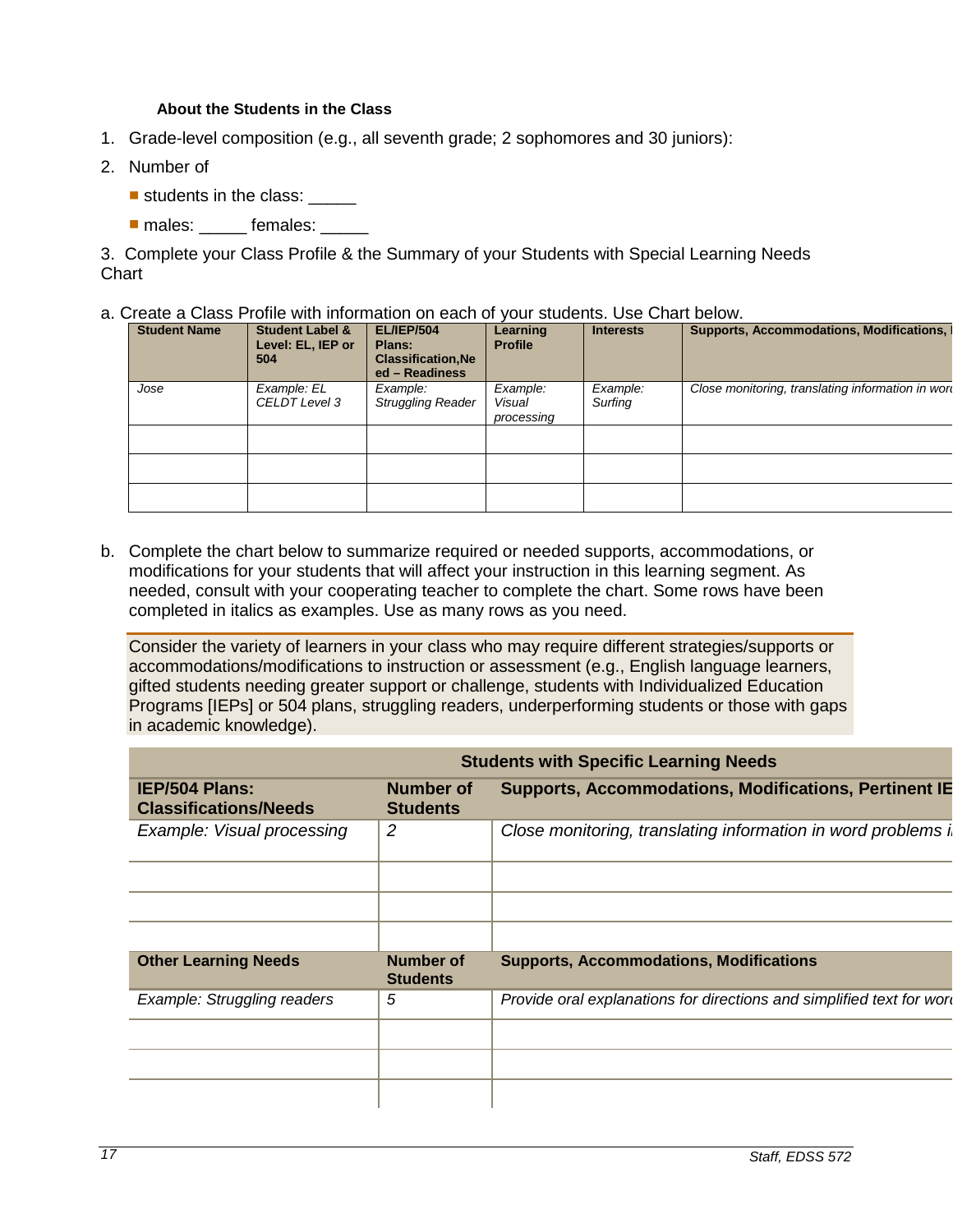# **Classroom Layout Plan and Rationale (Template #4 continued):**

Directions: Thoughtful consideration of your classroom layout is important in meeting the needs of your students and establishing a positive learning environment. Discuss the current layout with your CP. How do you/would you address appropriate prevention and intervention issues for classroom safety concerns?

Draw or attach a layout of your classroom and include relevant seating chart information showing placement of student with special needs. Reflect on the current classroom layout and what things you will do in your own classroom to facilitate a positive, orderly and safe environment.

# **Community Information (Template #4 continued):**

Knowledge of the community will assist you in connecting with your students. Discuss pertinent community information with your CT and write a short profile. Include information about community services, local parks, libraries and cultural centers.

(e.g. XXXX town is a medium sized (pop. = xxx) suburban community 25 miles north of San Diego. There is one school district, XXX, with xxx students and a student demographic profile of xxxxxx and a strong cultural base of {Oceanside = Samoan influence}. It is considered to be (low, middle, high income) and reflects xxx values. Community services include….. Parent participation is……..)

# **TEMPLATE #5**

# **(1) DISTRICT Curriculum Map – Scope and Sequence Model**

Directions:

1. Working with your CT, learn about the semester plan for your co-teaching class assignment. Use the template below to record the units and number of weeks per unit. Adjust accordingly to reflect the entire semester.

# **(A)DISTRICT Curriculum Map – Scope and Sequence Template (18 weeks total)**